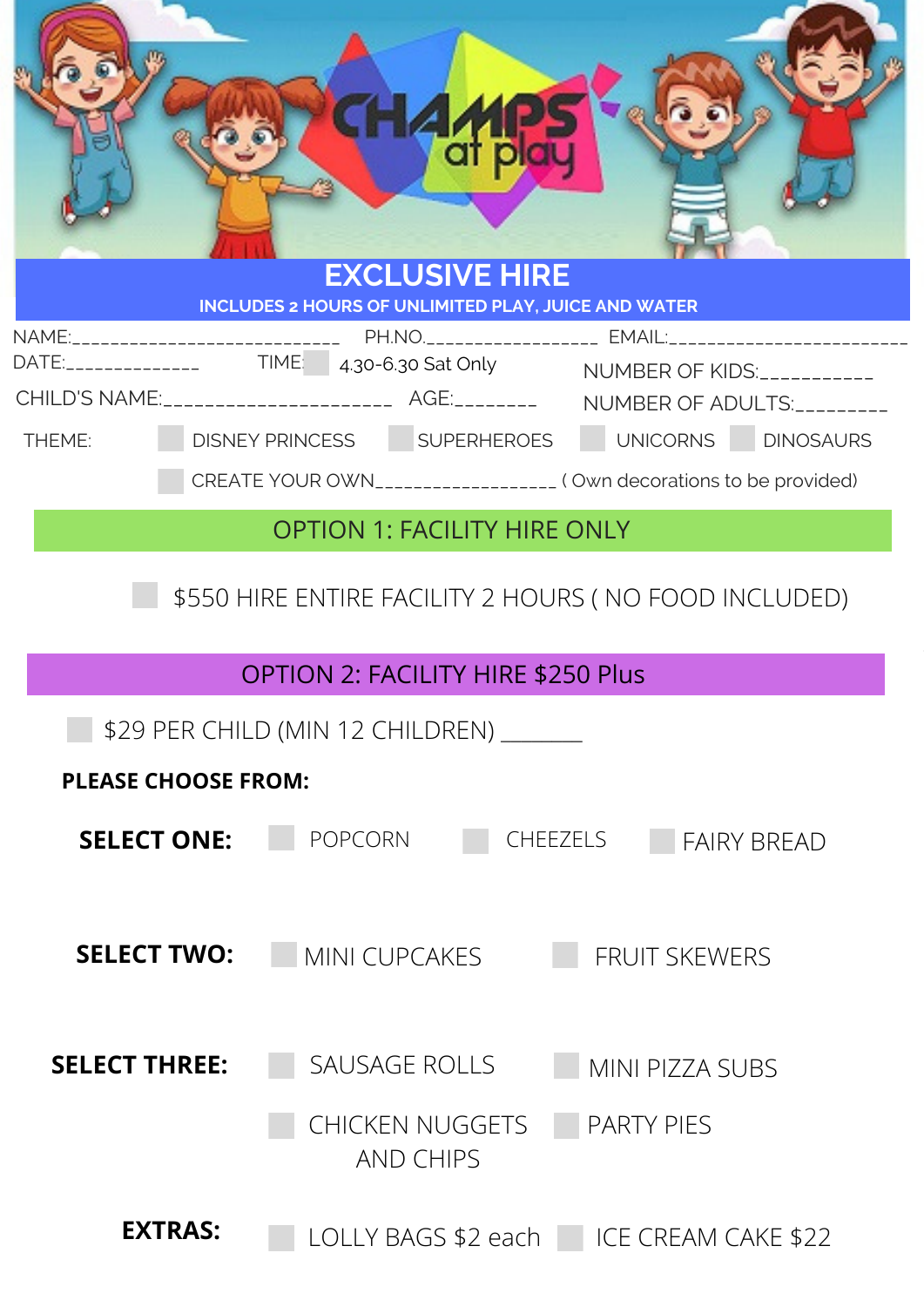

**EXCLUSIVE HIRE INCLUDES 2 HOURS OF UNLIMITED PLAY, JUICE AND WATER**

## OPTION 3: PLATTERS \$250 FACILITY HIRE & min \$350 FOOD

- HOT MIXED PLATTER **\$30** HOT MIXED PLATTER **\$30**<br>\_\_\_\_\_\_\_\_ SPRING ROLLS, SAMOSAS, MONEY BAGS
- HOT WEDGE PLATTER **\$25** HOT WEDGES WITH SWEET CHILLI AND SOUR CREAM  $\overline{\phantom{a}}$
- HOT CHIP PLATTER **\$20** HOT CHIP PLATTER **\$20**<br>HOT CHIPS WITH TOMATO SAUCE
- SAUSAGE ROLLS AND PARTY PIES **\$30** \_\_\_
- SANDWICH PLATTER **\$40** SELECTION OF SANDWICHES  $\overline{\phantom{a}}$
- MINI QUICHES **\$30** BACON & CHEESE OR VEGETARIAN \_\_\_
- CUPCAKE PLATTER **\$40** \_\_\_

**Total:\_\_\_\_\_\_\_\_\_\_**

 $\overline{\phantom{a}}$ 

 $\overline{\phantom{a}}$ 

 $\overline{\phantom{a}}$ 

 $\overline{\phantom{a}}$ 

 $\overline{\phantom{a}}$ 

 $\overline{\phantom{a}}$